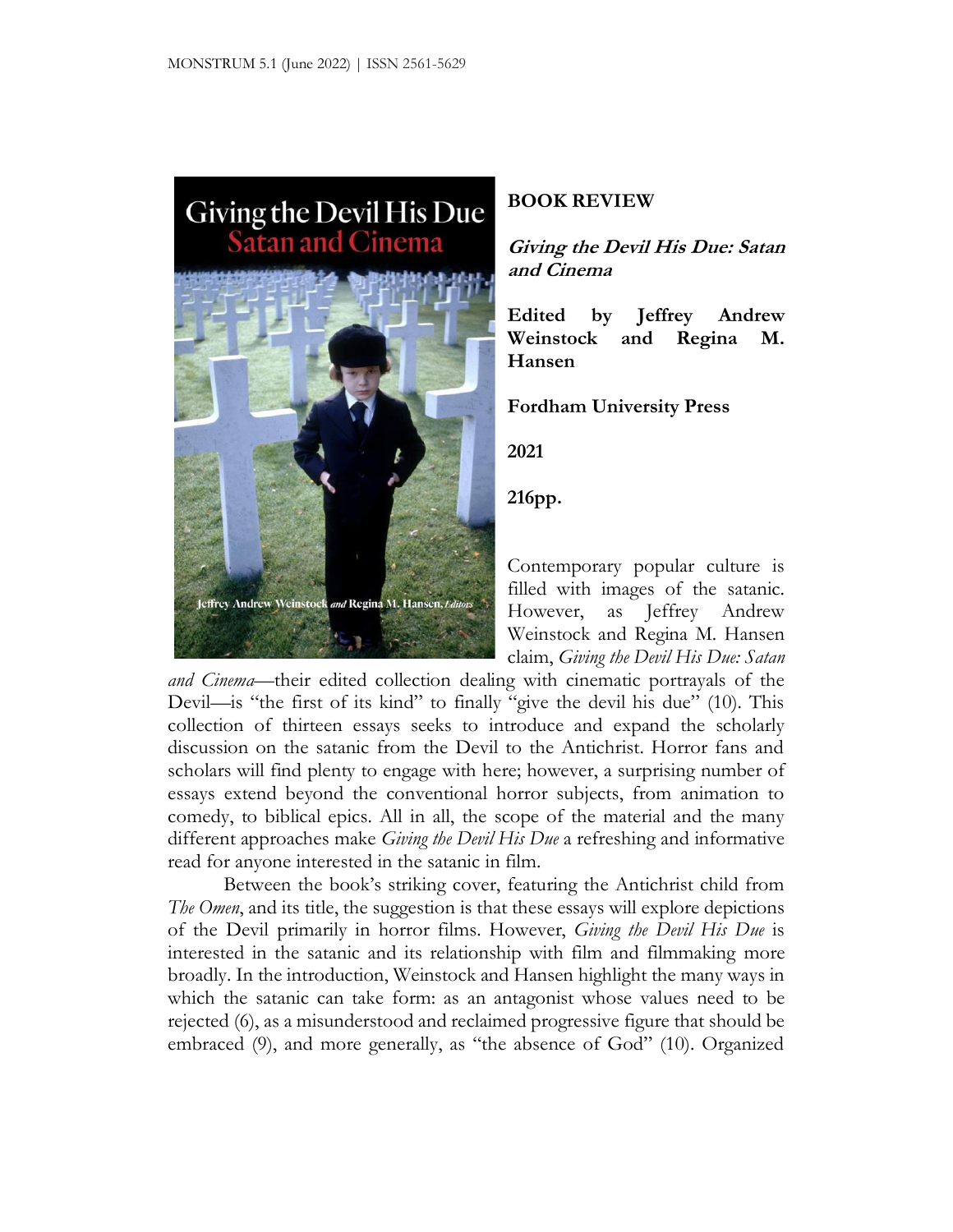chronologically according to their subject matter, all thirteen essays deal with at least one of these assertions. Starting with "The Sign of the Cross: George Méliès and Early Satanic Cinema," Russ Hunter introduces another common theme among all the essays: the shared affinity between the satanic and the cinema for the art of illusion, trickery, and seduction (24). The major strength of this collection is that each essay continually reinforces this central claim that film form and the satanic are inherently linked.

A wide range of topics and approaches are introduced for the relationship between this broadly defined satanic and the medium of film. With J.P Telotte's "Disney Devils" and Katherine A. Fowkes' "What's the Deal with the Devil? The Comedic Devil in Four Films," we move away from the horror genre into more comedic and silly portrayals of the Devil. Biblically inspired epics and their depictions of the Devil get some attention in Catherine O'Brien's "Roaming the Earth:" Satan in *The Last Temptation of Christ* and *The Passion of the Christ*." However, the volume does not solely focus on the explicit figure of the Devil, turning to other evocations of satanic evil. For example, in R. Barton Palmer's "From Eternal Sea He Rises, Creating Armies on Either Shore: The Antichristology of *The Omen* Franchise," the Antichrist, an extra-biblical figure, often found in evangelical end-time prophecies, becomes the main subject. Similarly, Weinstock's "The Devil's in the Detail: Devilish Desire and Roman Polanski's *The Ninth Gate*" is more interested in the culture of the satanic or "the modern desire for [the Devil]" than the figure itself (136). Despite this variety, I am not convinced that this collection needed two essays on *Constantine*. While I understand the collection's exclusion of TV series, such as *Lucifer* or *The Chilling Adventures of Sabrina*, there is the flamboyant devil of the film *South Park: Bigger, Longer & Uncut* or the satanic house of *The House of the Devil* that call out for coverage. Nonetheless, *Giving the Devil His Due* features a robust and diverse set of films from a variety of genres and closely related satanic elements.

Aside from its wide range of films, this collection highlights how the different supernatural evils come to represent and resist different societal issues. These essays offer insightful observations on how the Devil, as a cinematic metaphor, is used in popular filmic narrative and aesthetics. Katherine A. Fowkes insists that her filmic subjects "feature the devil as personifications for many ills" (69). Similarly, Simon Bacon argues, in his essay "Agency or Allowance: The Satanic Complications of Female Autonomy in *The Witches of Eastwick* and *The Witch*," that while the Devil liberates women from patriarchal society, there is tension between the Devil as a liberator and as a masculine presence furthering the same system of oppression (159). The contradictions embodied by such devilish figures is furthered in David Sterritt's "His Father's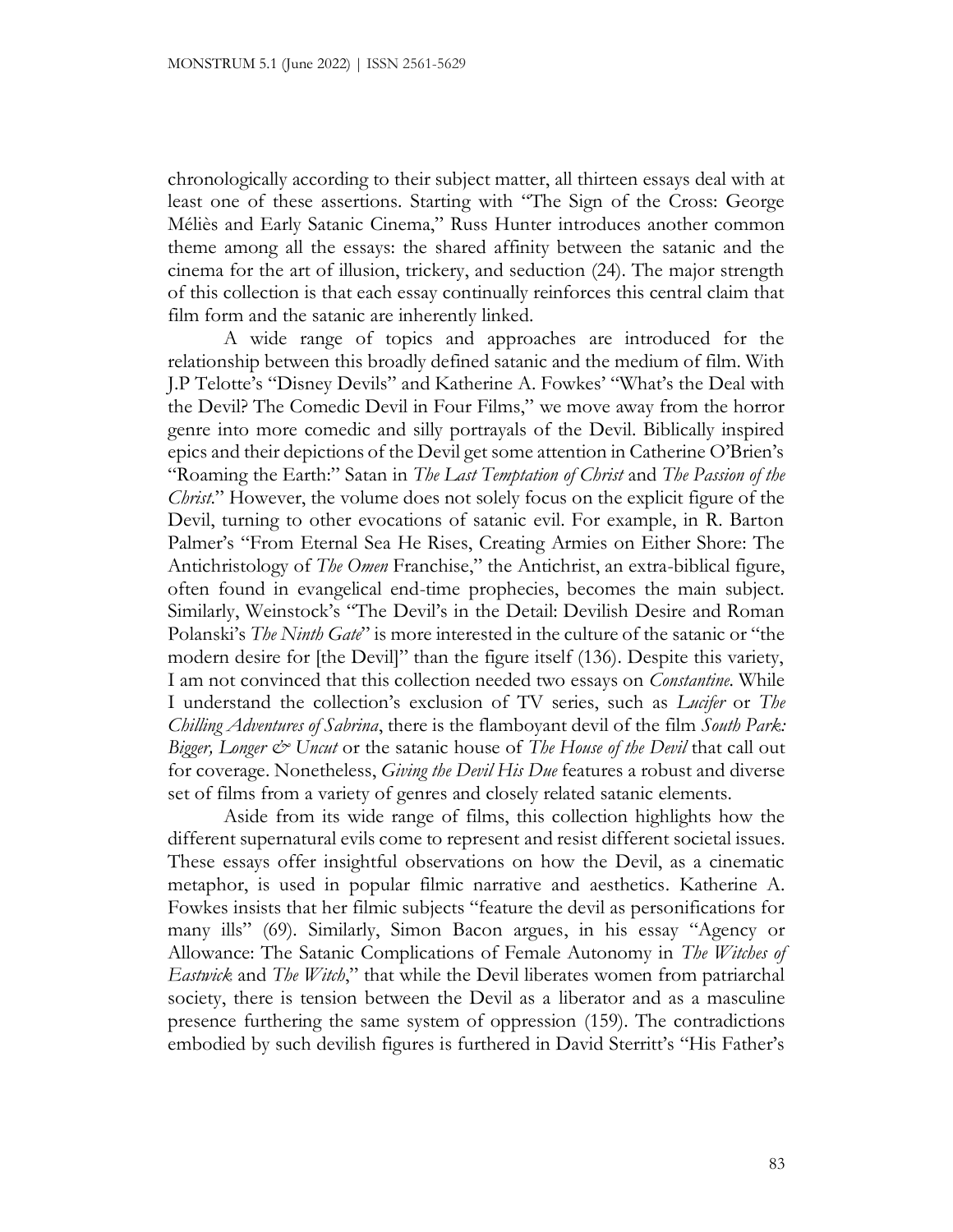\_\_\_\_\_\_\_\_\_\_\_\_\_\_\_\_\_\_\_

Eyes: *Rosemary's Baby*," which again, shows tensions between the Devil as an agent of the patriarchy but also a tool for critiquing that very system (83). As stated in the introduction, this collection of essays follows from Jeffrey Jerome Cohen's concept of monsters as "cultural bodies," and ones that are inherently contradictory. Hansen and Weinstock write that the Devil in films provide narratives that are "reinforcing, although occasionally revising or calling into question entirely, a familiar belief system" (2).

While *Giving the Devil his Due* provides a fantastic introduction to the study of the satanic in film with plenty of different approaches and subjects, a significant challenge comes in how scholars might define the different elements of Judeo-Christian supernatural evils. Within this broad category and in the essays, we find both the capitalized forms of the "Devil," "Satan," and "Antichrist," as well as their lowercase counterparts (i.e., "antichrist," "devil," and "satan"). In the introduction, the editors use "Satan" as an umbrella term meant to function interchangeably with these other concepts. Yet the lack of a clear definition of, and distinction among, these terms may lead to confusion for readers who may have a widely differing conception of these satanic figures. With the potential for such research to become a full-fledged field of study, there should be special attention to how scholars define these terms. Here, more terminological clarity would help to enrich the analyses.

Despite this caveat, the breadth of subjects and approaches in *Giving the Devil His Due* provide a solid introduction and suggest many avenues for future research. The focus on the metaphorical essence of the satanic here provides a great starting point for thinking about how we grapple with supernatural forms of evil. These thirteen essays provide plenty of fascinating analyses of a subject often neglected. As it stands, *Giving the Devil his Due*'s rich material will no doubt foster new and exciting research on the supernatural evil in media.

— Zachary Doiron

**Zachary Doiron** is a PhD student at the University of Waterloo. His research focuses on the relationship between American evangelicalism and horror films.